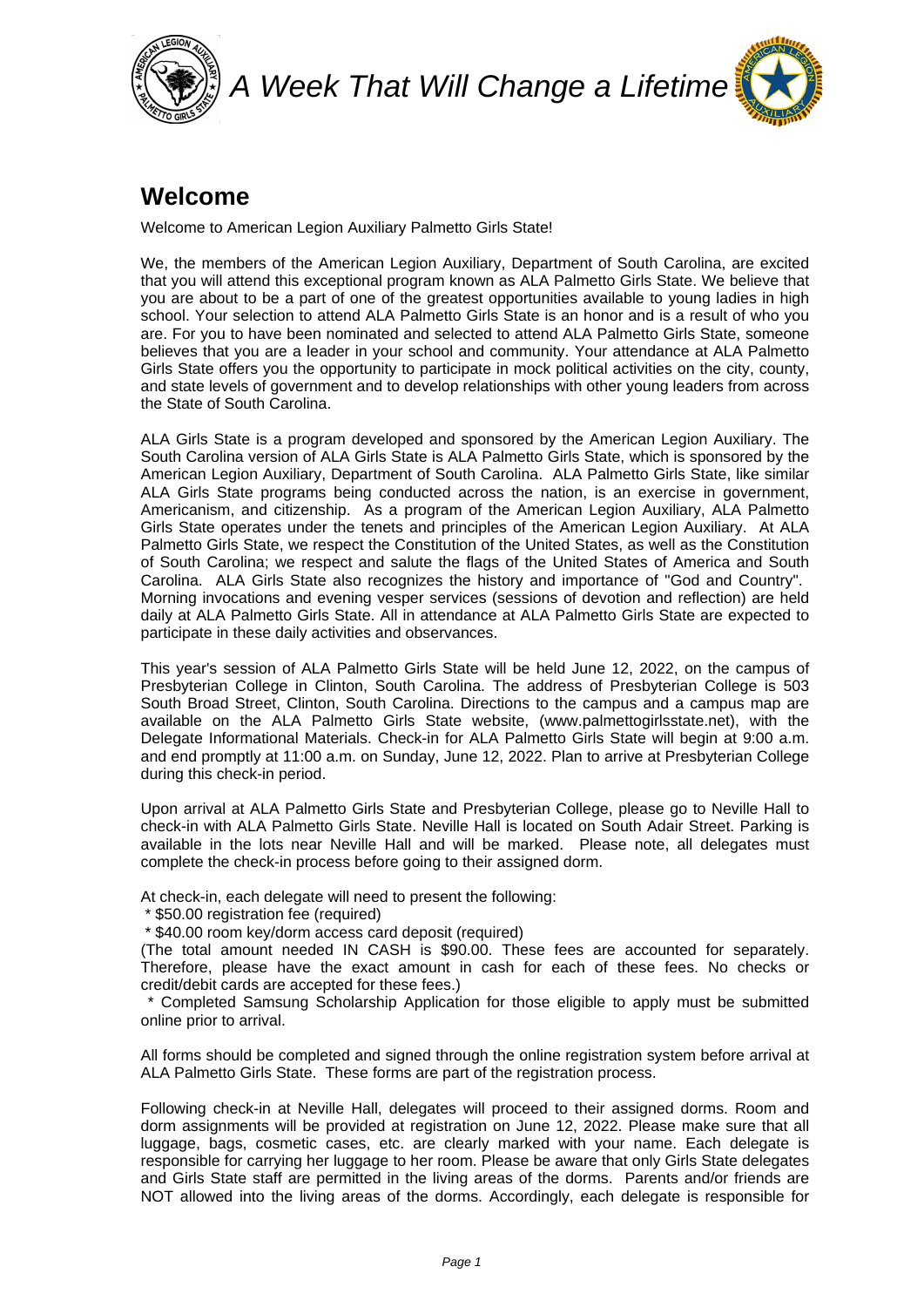

transporting her luggage and belongings to her room. Therefore, each delegate should pack knowing that she alone is responsible for carrying all luggage and belongings to her room.

We expect approximately 650 delegates for this year's session of ALA Palmetto Girls State. Check-in and move-in with that many people/luggage takes time. Overcrowding and congestion are inevitable. Please pack extra patience for this time. You can assist in avoiding congestion by arriving early, by limiting good-byes with family, and, most importantly, by being prepared for check-in with all forms completed and the exact money needed to register.

Do not bring valuable or irreplaceable jewelry or large amounts of money. Neither ALA Palmetto Girls State nor Presbyterian College assumes responsibility or liability for loss or damage to personal effects or property. During your stay at ALA Palmetto Girls State, you are asked to lock your room, but even though you may secure your room, you still should not bring valuable belongings or large sums of money. There is an ATM located on campus should additional cash be needed.

A non-refundable registration fee of \$50.00 is required from each participant. Also, a deposit of \$40.00 for your room key and dorm access card is required. The room key/dorm access card deposit will be refunded on Saturday morning after a room check and after you return the room key and dorm access card at checkout. Should you fail to return the room key and/or the dorm access card, you will not receive your deposit, and you will be charged the additional costs associated with replacing the dorm access card and/or replacing or rekeying the lock on the room. NOTE: Charges for missing keys and dorm access cards are assessed to Girls State when the Girls State office checks out on Saturday, June 18, 2022. Therefore, delegates cannot return the dorm key or dorm access card by mail. Missing keys and dorm access cards must be paid for before delegates depart campus.

DELEGATES MAY NOT HAVE PERSONAL CARS AT ALA PALMETTO GIRLS STATE. Each delegate and her family are responsible for arranging transportation to and from ALA Palmetto Girls State. Please observe the registration times of 9:00 a.m. until 11:00 a.m. on Sunday, June 12, 2022. On Saturday, June 18, 2022, we will dismiss at approximately 10:30 a.m.; please make arrangements to depart campus no later than 11:00 am on June 18, 2022. There is no lunch service on campus on Saturday, June 18, 2022.

Each delegate and her parents should carefully review this letter and the other materials including the letter to parents. These materials are available on the ALA Palmetto Girls State registration website. Attendance at ALA Palmetto Girls State is a privilege. Every delegate is expected and required to abide by the rules of the program, including adherence to the dress code that is prescribed for ALA Palmetto Girls State. The dress code is explained in detail on the dress code document.

We look forward to meeting you and having you become a citizen of the 75th session of ALA Palmetto Girls State.

Sincerely,

Sabra Denny Director, ALA Palmetto Girls State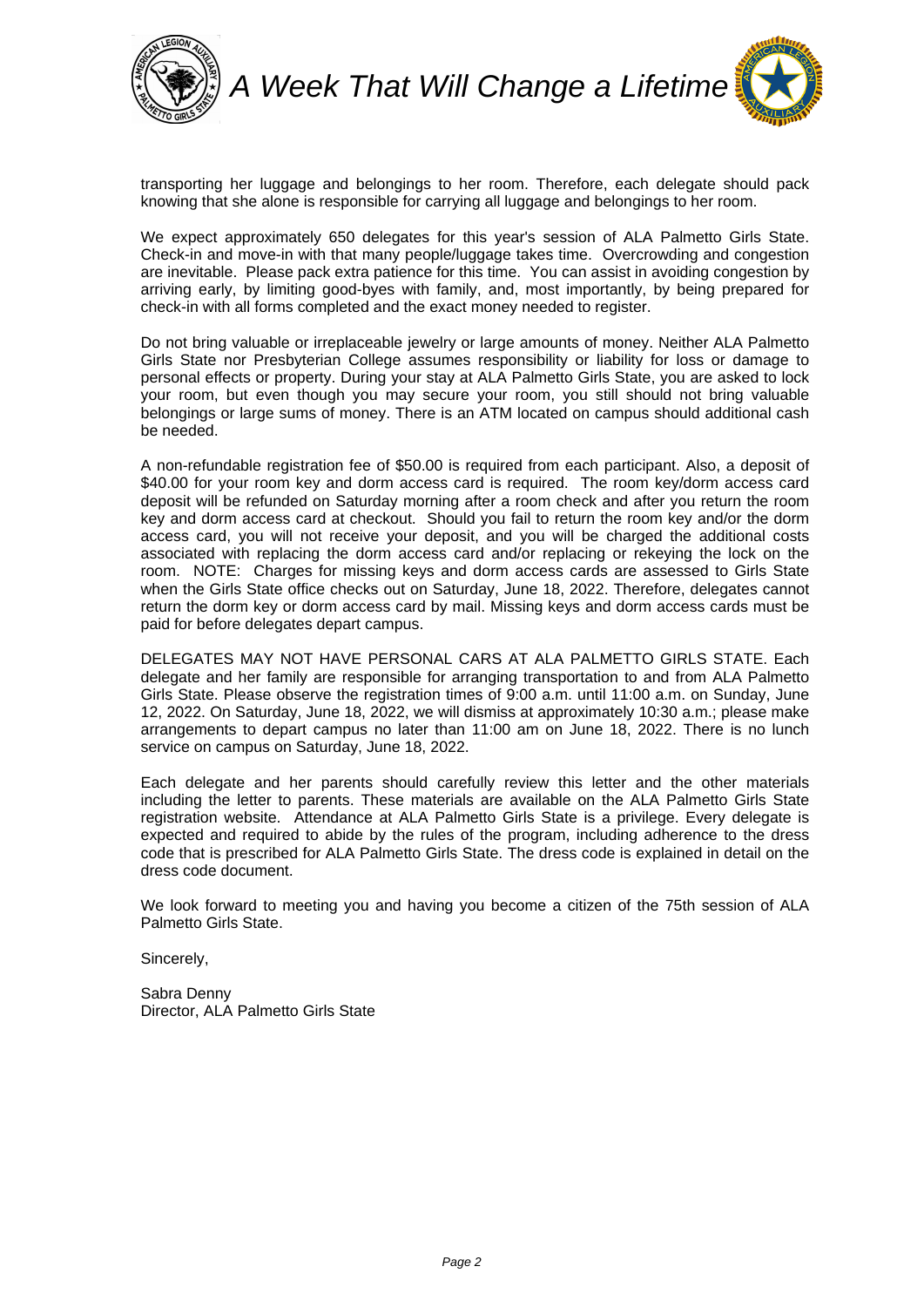

#### **Information For Delegates To ALA Palmetto Girls State**

1. Registration/check-in is 9:00 a.m. - 11:00 a.m. on Sunday, June 12, 2022. Please arrive early to allow sufficient time to complete registration during this time period. We will check-in approximately 650 girls during this time period. Please plan your arrival taking into account the number of registrants, the 2-hour window to check-in/register, and the probability of lines. Early arrival is highly recommended.

2. Registration/check-in will be held in the Neville Hall. Please consult the campus map available on the ALA PGS website for the location of Neville Hall. There are various parking lots around Neville Hall.

3. Delegates are not allowed to have personal cars at ALA Palmetto Girls State. Delegates and their families are responsible for arranging transportation to and from Presbyterian College. Please observe the times for registration on Sunday, June 12, 2022, (9:00 a.m. - 11:00 a.m.) and the time to depart campus on Saturday, June 18, 2022 (approximately 10:30 a.m.).

4. Please read the ALA Palmetto Girls State Pledge before signing. Each delegate is expected to abide by the pledge as it is written. Please realize that violation of the ALA Palmetto Girls State Pledge or the rules of ALA Palmetto Girls State may result in dismissal from ALA Palmetto Girls State. Additionally, violation of the rules of Presbyterian College or damage/theft of property or another person's belongings may result in dismissal from ALA Palmetto Girls State. Further, please be aware that ALA Palmetto Girls State reserves the right to contact local law enforcement authorities for assistance should damage or theft of property or belongings occur.

5. On arrival day, parking in the lots around Neville Hall will be monitored. After completing registration/check-in, we request that cars in the lots surrounding Neville Hall be moved to make way for others arriving. Cars may be moved to the parking areas near the dorms for unloading luggage. Once the delegate has checked-in at Neville Hall and unloaded her belongings at her assigned dorm, family members should make their good-byes and allow the delegate to begin her ALA Girls State experience, as well as clear the way for other arrivals.

6. On Saturday, June 18, 2022, delegates will be dismissed to leave after the closing assembly. This should be at approximately 10:30 a.m. Please arrange to depart campus no later than 11:00 a.m There will be no lunch service on campus for ALA Palmetto Girls State on Saturday, June 18, 2022. NOTE: The closing assembly is not open to visitors. We are sorry, but the auditorium does not have room for family and friends to attend our closing session.

7. Delegates are expected to remain in attendance at ALA PGS for the entire week. However, each year some delegates seek permission to leave early. Permission to leave early should be requested and obtained prior to online registration and arrival at ALA Palmetto Girls State on Sunday, June 12, 2022. Any delegate requesting to leave the program early must contact the Unit sponsoring the delegate and ask the Unit to contact ALA PGS personnel. ALA PGS personnel will not approve early departure without the sponsoring Unit approving of the early departure and requesting early departure on behalf of the delegate. Further, early departures must be arranged and scheduled to fit within the ALA PGS schedule. Anyone seeking permission to leave early must coordinate the departure with the ALA PGS Administrative Staff to ensure that the departure works within our schedule.

Please also be advised that the Constitution of Palmetto Girls State provides in Article VIII that "Each citizen completing the course of study and activities of Palmetto Girls State shall receive a Certificate of Merit and a charm." Therefore, charms and certificates are awarded at the end of the program to those delegates who complete the course of study. Delegates departing from the program prior to the completion of the course of study do not receive a certificate or a charm.

8. Please clearly mark all bags, suitcases, cosmetic cases, etc. with the delegate's name and address.

9. Delegates may use cell phones in the dorms and after dismissal from scheduled activities.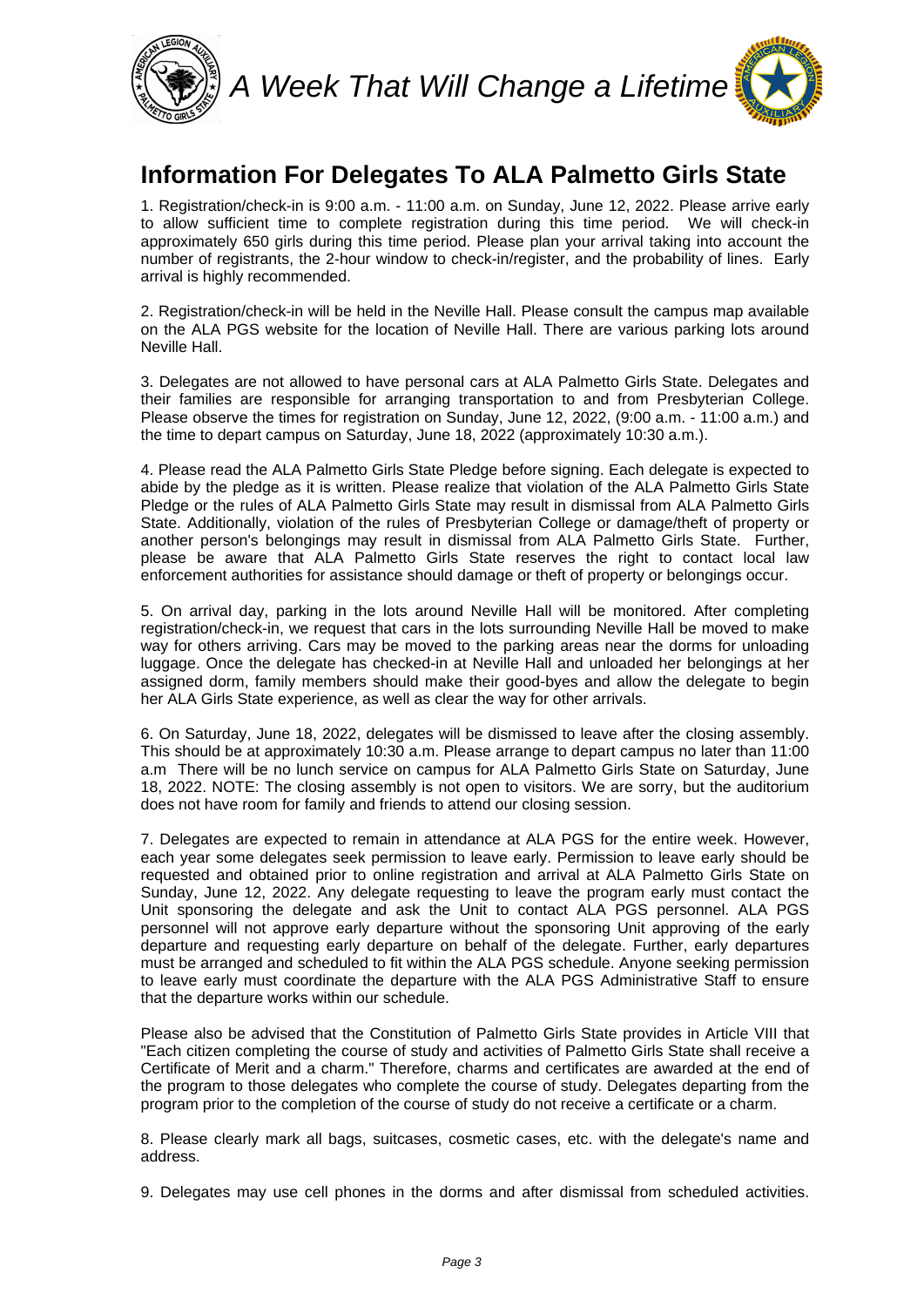

Except for clearly announced uses related to ALA Palmetto Girls State cell phone use (including calls, texting, emails, games, or any other use or application) is not allowed during assemblies, meetings, or other scheduled activities. ALA Palmetto Girls State is an educational program and should be respected as an educational program. Non ALA PGS-related use of cell phones and other electronic devices during meetings and/or assemblies may result in dismissal from ALA Palmetto Girls State. Further, delegates are expected to attend to ALA Palmetto Girls State activities before responding to calls, texts, emails, etc. Use of cell phones and other electronics should not disrupt the activities of ALA Palmetto Girls State and should not be loud, annoying, inconvenient, or otherwise bothersome of others. Delegates are expected to restrict use of cell phones and other electronic devices (talking, texting, gaming, web-browsing, etc.) to free times and not to allow cell phone/electronic device use to be disruptive.

Part of the ALA PGS experience is the immersion of all attendees in the program without outside distractions. Delegates should not expect to be able to call, text, and/or email at all times. Also, parents, please refrain from contacting your daughter during the day. We follow a regimented and tight schedule. Your daughter may have the opportunity to contact you during her free time.

10. Visitors are not allowed at ALA Palmetto Girls State. We follow a tight schedule at ALA Palmetto Girls State. We have neither the time nor the space for visitors (this pertains to both family and any other persons who may want to visit). Please do not "drop by" to see your daughter or encourage others to do so. We appreciate your understanding and cooperation in this regard. Also, please note that the closing assembly on Saturday, June 18, 2022, is not open to visitors as there is not sufficient room in the auditorium for family or friends to attend our closing session.

11. Should someone need to deliver a package to a delegate, the package or delivery should be delivered to the ALA Palmetto Girls State "Delegate Services" office which will be located in Staton Hall. Staton Hall is located beside Georgia Dorm. Please make sure that any package or delivery is clearly marked with the delegate's name, and if known, her room assignment. The office personnel will contact the delegate to let her know she has a package. Please DO NOT make deliveries directly to a delegate's dorm, and please DO NOT attempt to meet with a delegate. Also, delivery of prepared food (e.g. take out, delivery, etc.) is not appropriate. (Please see paragraph 13 below.)

12. Only participants of ALA Palmetto Girls State (delegates, counselors, and staff members), designated staff or officials of Presbyterian College, or a person or persons with the permission of the Director are allowed in the dorms during the time ALA Palmetto Girls State is in session. Violation of this policy may result in dismissal of the delegate from ALA Palmetto Girls State.

13. Meals will be provided on campus through the campus dining services. In addition, snacks are available from vending machines and the ALA PGS canteen. Delegates may bring snacks. However, take-out food deliveries are not allowed. This applies to deliveries from take-out places or from friends or family. Parents, please respect our position in this regard.

14. Do not bring valuable, sentimental, or irreplaceable items such as jewelry, large sums of cash, etc. Neither ALA Palmetto Girls State nor Presbyterian College assumes responsibility or liability for lost or missing items. If in doubt, leave the item at home. While we urge everyone to keep their rooms locked, there may be times when you forget and leave your room unlocked and open. The best safeguard is to leave valuables at home.

15. REMEMBER THE \$50.00 REGISTRATION FEE AND \$40.00 ROOM KEY/DORM ACCESS CARD DEPOSIT. Please bring the exact amounts in cash - where you have exactly \$50.00 and \$40.00. These fees are accounted for separately and are maintained separately. Cash is required - NO checks, money orders, credit cards, or debit cards are accepted for payment of these fees at registration/check-in. The Room Key/Dorm Access Card deposit will be returned on Saturday, June 18, 2022, provided the room key and dorm access card are returned. If the room key or dorm access card or both are lost during the week or are not returned prior to leaving on Saturday, June 18, 2022, then the delegate is responsible for paying the charges levied by Presbyterian College to cover the costs of replacing the dorm access card or of replacing or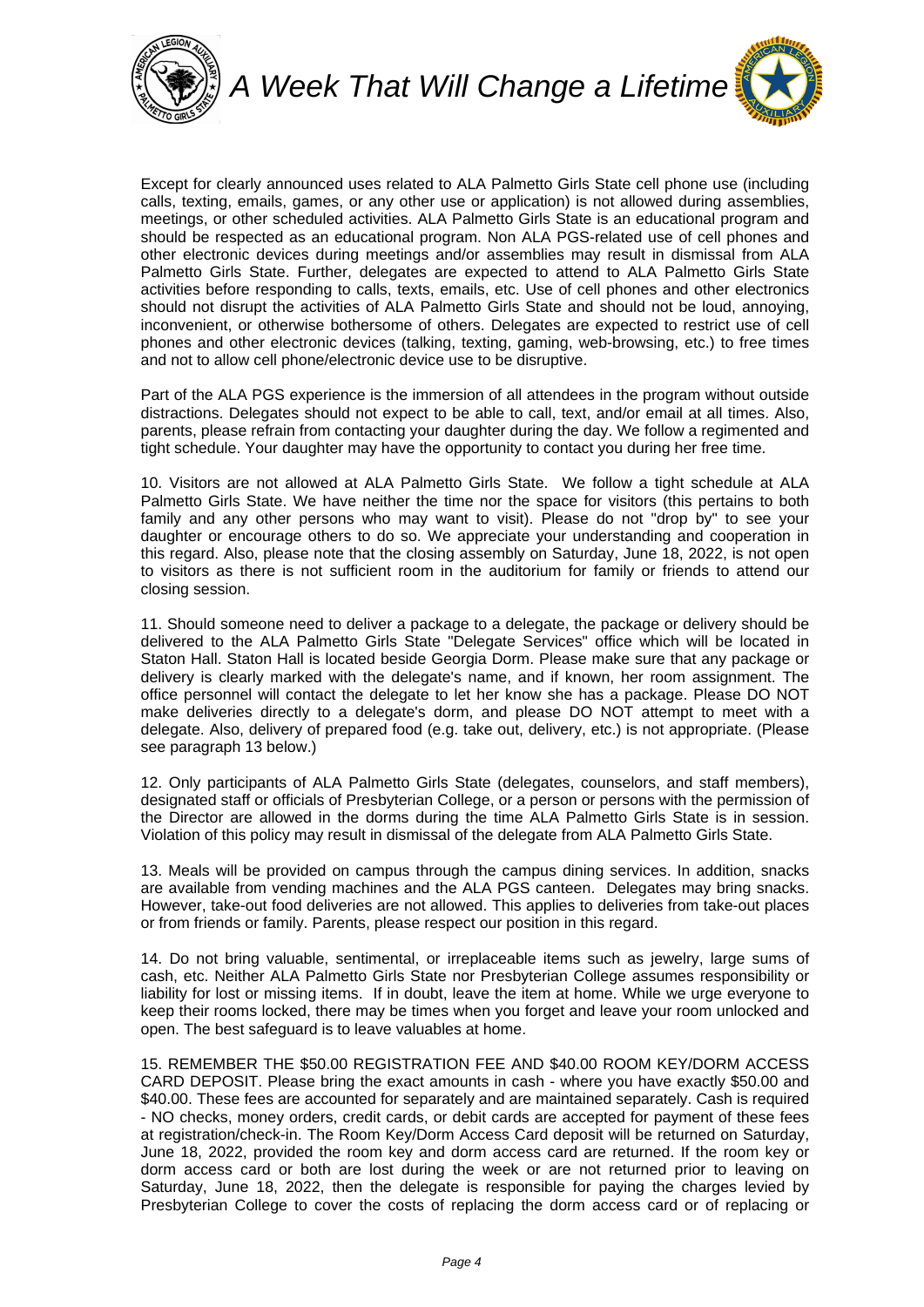

rekeying the lock to the room. Currently, Presbyterian College contacts a local locksmith to rekey the lock and make new keys, and the charges for these services are \$150.00. The deposit will not cover the full charges incurred by Presbyterian College, and any delegate losing a key or failing to return a key will be responsible for the full amount of the costs to rekey the lock and provide new keys.

16. Each delegate will be provided two (2) ALA Palmetto Girls State T-shirts (white with navy lettering) and one T-shirt designating her county for the week (colored). Delegates are expected to wear an ALA Palmetto Girls State T-shirt daily. Additionally, extra T-shirts and other souvenirs will be available for purchase in the ALA PGS Store. T-shirts range in price from \$10.00 - \$25.00. Other souvenir items are also available in the ALA Palmetto Girls State store. Cash, credit cards, or debit cards may be used for purchases in the ALA PGS Store; however, checks are not accepted in the store. The ALA PGS Store will be open during check-in should parents want to purchase items.

17. PLEASE BE ADVISED THAT PRESBYTERIAN COLLEGE AND/OR ALA PALMETTO GIRLS STATE RESERVE THE RIGHT TO ENTER ROOMS AT ANY TIME FOR PURPOSES OF MANAGEMENT, SAFETY, HEALTH, AND MAINTENANCE, OR TO ENSURE COMPLIANCE WITH APPLICABLE RULES, REGULATIONS, AND STATE LAW. Please be further advised that ALA Palmetto Girls State supports Presbyterian College in this regard and will assist Presbyterian College as needed. Possession of (1) fireworks, firearms, air guns, other weapons (knives, daggers, etc.) or (2) illegal drugs, alcohol, tobacco or e-cigarettes, or prescription medicines without a valid, current prescription are prohibited and will result in immediate dismissal from ALA Palmetto Girls State. Presbyterian College has a non-smoking policy. ALL dorms and dorm rooms at Presbyterian College are non-smoking buildings and rooms. Smoking and/or vaping in the dorms, the dorm rooms, and/or on campus will result in immediate dismissal from the program. Also, no candles, incense, or other flame-producing or flammable materials are to be used in the dorms or dorm rooms. Violation of this provision will result in dismissal from the program. In addition to the foregoing, please be aware that ALA Palmetto Girls State reserves the right to contact local law enforcement authorities for assistance should any delegate be found in possession of illegal weapons, illegal drugs, or alcohol.

18. Each person in attendance at ALA Palmetto Girls State is responsible for her own actions. Acts of dishonesty will not be tolerated and will result in dismissal from the program. Any damages caused to Presbyterian College property, or ALA Palmetto Girls State property, will result in the party(ies) causing such damage being assessed for the cost of the damages. Intentional acts causing damages to property could result in dismissal from the program.

19. ALA Palmetto Girls State will have a staff member available for simple "nursing" duties, such as band-aids, aspirin, and Pepto-Bismol. We will also rely on "doctor's care" facilities or a local hospital's emergency room. All costs and charges incurred for medical care or medical treatment are the responsibility of the delegate's parent(s) or guardian(s). We are not equipped for mental health needs and/or emergencies. Should this arise we will contact the parent/guardian.

20. We do not require a physical examination. Your parents have completed the online Medical Consent Form. We have medical personnel on staff for basic medical needs (not including mental health crisis) and we will use this information if there is an emergency.

21. Mail may be sent to delegates attending ALA Palmetto Girls State. Mail should be addressed as follows: NAME OF DELEGATE, ALA Palmetto Girls State, c/o Presbyterian College, 503 South Broad Street, Clinton, SC 29325. DO NOT HAVE MAIL SENT TO THE ADDRESS ON THE LETTERHEAD. Because mail coming into ALA Palmetto Girls State is routed through Presbyterian College's mail room, please advise anyone who may send you mail not to send anything after Tuesday, or you may not receive it.

22. Delegates must adhere to the safety guidelines that are in place. These guidelines will be determined closer to the date of ALA PGS but could include appropriate masking (covering nose and mouth), prior testing or vaccine proof, etc. Delegates who cannot follow the guidelines will be dismissed from the program.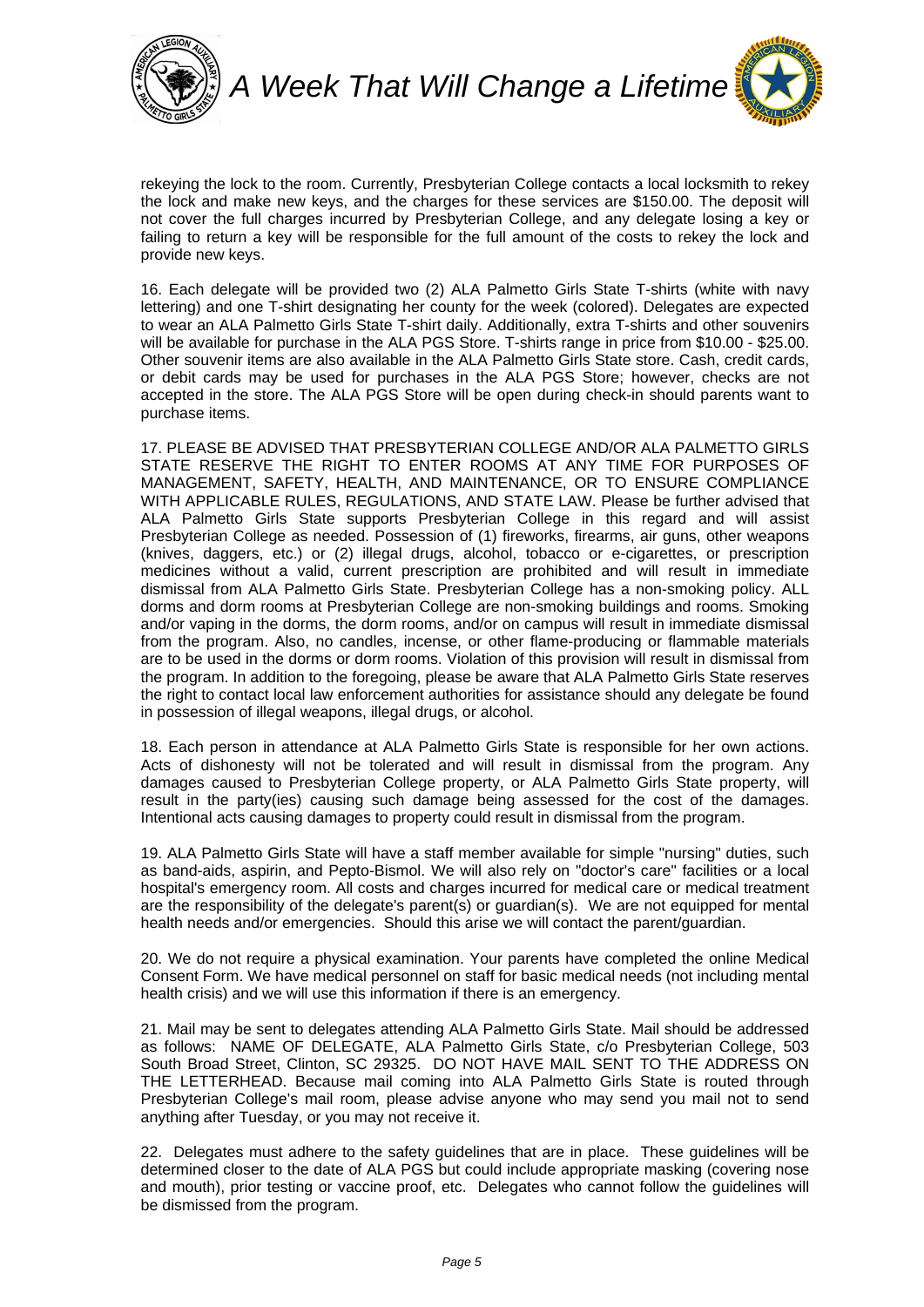



#### **What To Bring With You**

1. Appropriate clothes that meet the dress code. For normal daily assemblies, meetings, and activities on campus, Sunday through Saturday, each delegate will wear an ALA Palmetto Girls State T-shirt. Each delegate will be supplied with two (2) white Girls State T-shirts and one (1)colored T-shirt depending on county assignment. (These are the only approved T-shirts that may be worn for scheduled daily activities. Extra delegate T-shirts may be purchased in the ALA PGS store.) Keep in mind that you will wear the Girls State T-shirt every day with appropriate skirt, slacks (including Capri pants), skorts, or shorts. [NOTE: Skirts, shorts, and skorts must be no shorter than 3 inches above the knee. Please refer to the dress code in paragraph 21 of the "Information for Delegates" for a description of what constitutes acceptable clothing.]

\* Dress code compliant clothes for the week.

\* A light sweater or jacket. Meeting rooms are sometimes cool.

\* Raincoat and/or umbrella. We walk - rain or shine.

 \* Comfortable shoes for daily wear. We walk a lot. This is not the time to break in a new pair of shoes. Rubber flip flops are appropriate as shower shoes; rubber flip flops are NOT appropriate footwear for assemblies and other scheduled events.

\* Athletic shoes are needed for county competitions.

 \* A pair of thick-soled shoes or athletic shoes to wear to our trip to Columbia on Friday. We will walk in a parade along Main Street to the State House. Heels, flip flops, and sandals are not advisable.

 \* Appropriate attire for the trip to Columbia (IMPORTANT: Shorts and blue jean/denim pants of any length are NOT permitted for the trip to Columbia. Be advised that delegates will be sitting on the steps of the State House during the inauguration ceremony. Seating is crowded. Past experience has proven that tight skirts result in a very uncomfortable time. (Navy skirts, while not required, are available through many mail order clothing stores such as LL Bean, Eddie Bauer, and Lands End and may also be found at school uniform supply stores.)

RECAP: Shorts, any pants not reaching the ankle, and blue jeans or any color denim pants regardless of length are not acceptable attire for our trip to Columbia for the parade, inauguration, and visit to the State House. Therefore, every delegate should bring at least one skirt or pair of slacks (slacks must be ankle length and not blue jeans/denim) which meets the dress code. A skort of appropriate length is acceptable for the trip to Columbia, provided the skort has flaps on the front and back and looks like a skirt.

\* Undergarments, socks, etc.

 \* Casual clothing - jeans, shorts, and shirts - for after hours, and athletic clothing for County Olympics. (These items may be worn after the daily activities are concluded.) Please do not bring clothing with offensive or obscene slogans or words; clothes with offensive or obscene words are not acceptable at any time.

2. Cosmetics, toiletries and personal items - toothbrush, toothpaste, brush, soap, shampoo, any personal items which you regularly use, and those items needed for monthly menstrual cycles. Also, any prescription or regular medication that you take.

3. Linens/bedding (sheets and pillow case), blanket, and pillow. Also towels and washcloths. NOTE: Most beds in the dorms at Presbyterian College are twin extra-long (Twin XL). While some rooms may have standard twin beds, we do not know which rooms will have beds which are Twin XL and which rooms may still have standard Twin size beds. Delegates are advised to bring either Twin XL sheets or larger sized sheets which may be "tucked in" to fit either the standard Twin or the Twin XL mattress.) Please see the last page of these materials for further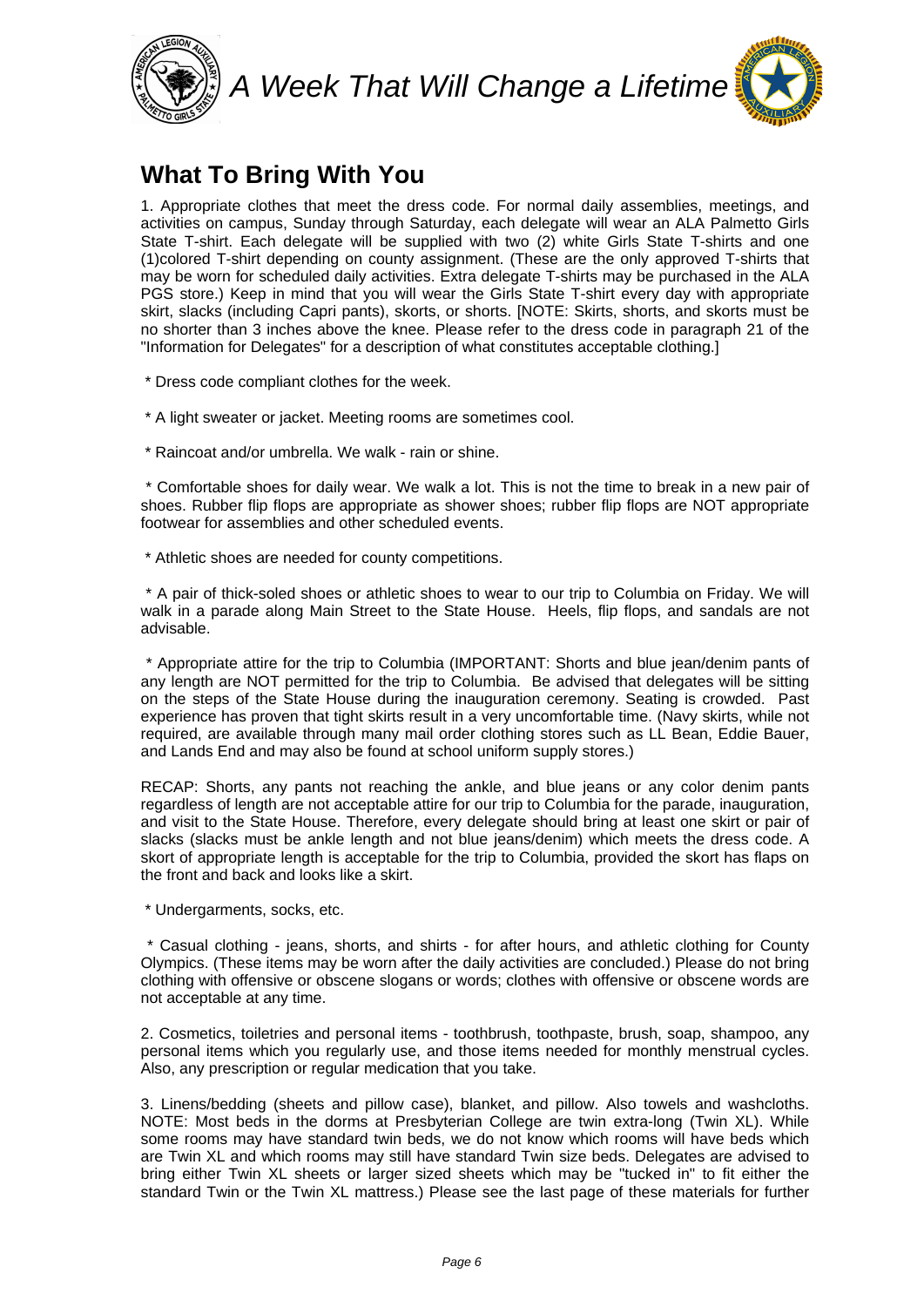



information.

4. Shower shoes, bathrobe/cover-up, and shower tote - Some dorms have hall/community baths. Shower shoes will be needed for trips to the shower. Also, a small pail or plastic tote (i.e. shower tote) to carry soap, shampoo, toothbrush, etc., to and from the bath is helpful. Shower shoes and a shower tote are recommended regardless of whether you are assigned to a dorm with a hall/community bath or not. Also, a bathrobe or cover-up is recommended.

5. Alarm clock, camera, radio, change for canteen and vending machines, some spending money - Extra T-shirts and souvenirs will be available in the PGS store, and drinks and snacks will be available in the ALA PGS canteen. A large amount of money is not needed. There is an ATM on campus, and credit/debit cards will be accepted in the ALA PGS store ONLY.

6. Registration materials

A. Forms needed for check-in (COMPLETED AND SIGNED through online registration) OPTIONAL MATERIALS:

(1) Samsung scholarship (if applicable) submitted online prior to arrival.

B. REQUIRED FEES:

(1) \$50.00 ALA PGS registration fee; and 

(2) \$40.00 room key/dorm access card deposit.

IMPORTANT: Exact amounts in cash for these two fees are required. No checks, no credit cards, and no debit cards are acceptable for these two fees.

#### 7. DO NOT BRING

- 1. Alcohol
- 2. Tobacco / Vaping Materials
- 3. Illegal Drugs
- 4. Weapons (including pocket knives) or fireworks
- 5. Campaign materials
- 6. Candles, incense, or other items requiring burning

Although most people realize these above-listed 6 items are inappropriate at ALA Palmetto Girls State, we just want to make sure that everyone understands that these items are not allowed.

8. During the exercises and activities at ALA Palmetto Girls State, our delegates will offer and run for various offices in our state of "Palmetto." No prepared campaign materials or campaign supplies may be brought to ALA PGS. Additionally, there should be no campaigning conducted via social media (i.e Facebook, Twitter, Instagram, Snapchat, etc.) before ALA PGS begins. After arrival at ALA PGS, all delegates will be advised of the rules pertaining to campaigning. There should be no campaigning for any office conducted prior to June 12, 2022 and the start of ALA PGS.

Our Education Staff will be sending information about pre-filing to run for office prior to the start of our session.

9. This checklist is intended to aid you in preparing for ALA Palmetto Girls State. We cannot anticipate every delegate's need. If you have a special need, then please remember to pack for that need!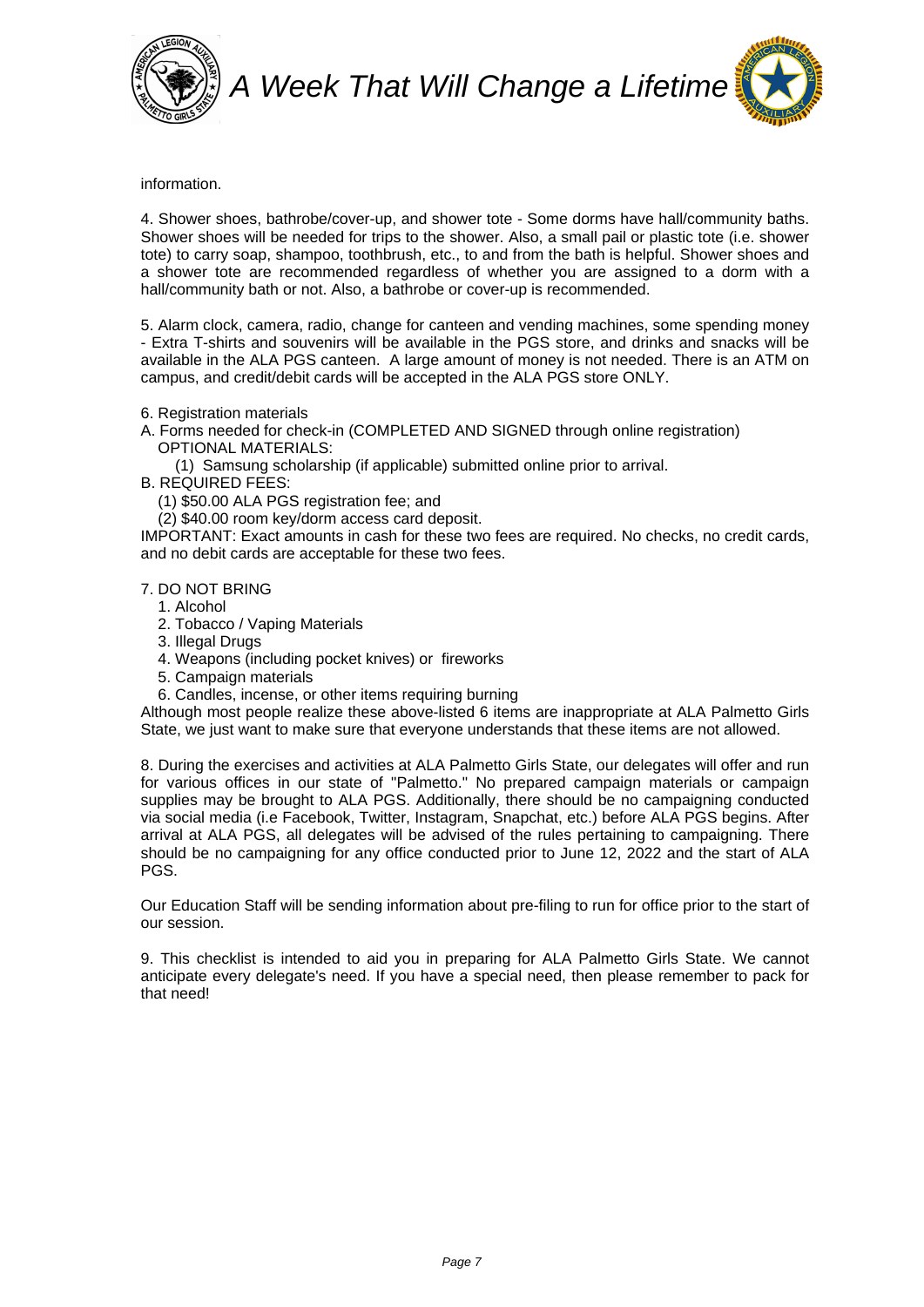

#### **Dress Code**

For daily activities and events on Presbyterian College campus:

Delegates will be provided two white ALA PGS t-shirts to wear on Sunday-Tuesday and Thursday-Saturday, and one colored t-shirt associated with their ALA PGS County to wear on Wednesday.

ALA PGS t-shirts must be worn with appropriate skirt, slacks, skorts, or shorts. On Wednesday and Thursday, delegates must wear an appropriate solid-colored bottom. No patterns are permitted on Wednesday and Thursday.

Skirts, shorts, and skorts must not be more than three inches above the top of the kneecap. Flip-flops and "spike" heels are not permitted.

For "after hours" activities and County Olympics: Casual and athletic apparel are permitted.

For Friday's trip to Columbia:

Delegates will wear a white ALA PGS t-shirt with appropriate skirt, skort, or slacks. Navy blue, black, or other dark colored skirt, skort, or slacks are requested, but not required. (Navy skirts are available through many mail-order clothing stores such as LL Bean, Eddie Bauer, and Lands End and may also be found at school uniform supply stores.)

Skirts, shorts, and skorts must not be more than three inches above the top of the kneecap.

Shorts and denim (of any length) are not permitted.

Flip-flops and heels are not recommended. We will walk several blocks down Main Street in a parade, so please wear comfortable, thick-soled shoes.

At all times: Skirts, shorts, and skorts must not be more than three inches above the top of the kneecap.

No tattered or torn clothing.

No clothing with obscene or suggestive slogans, words, writings, etc.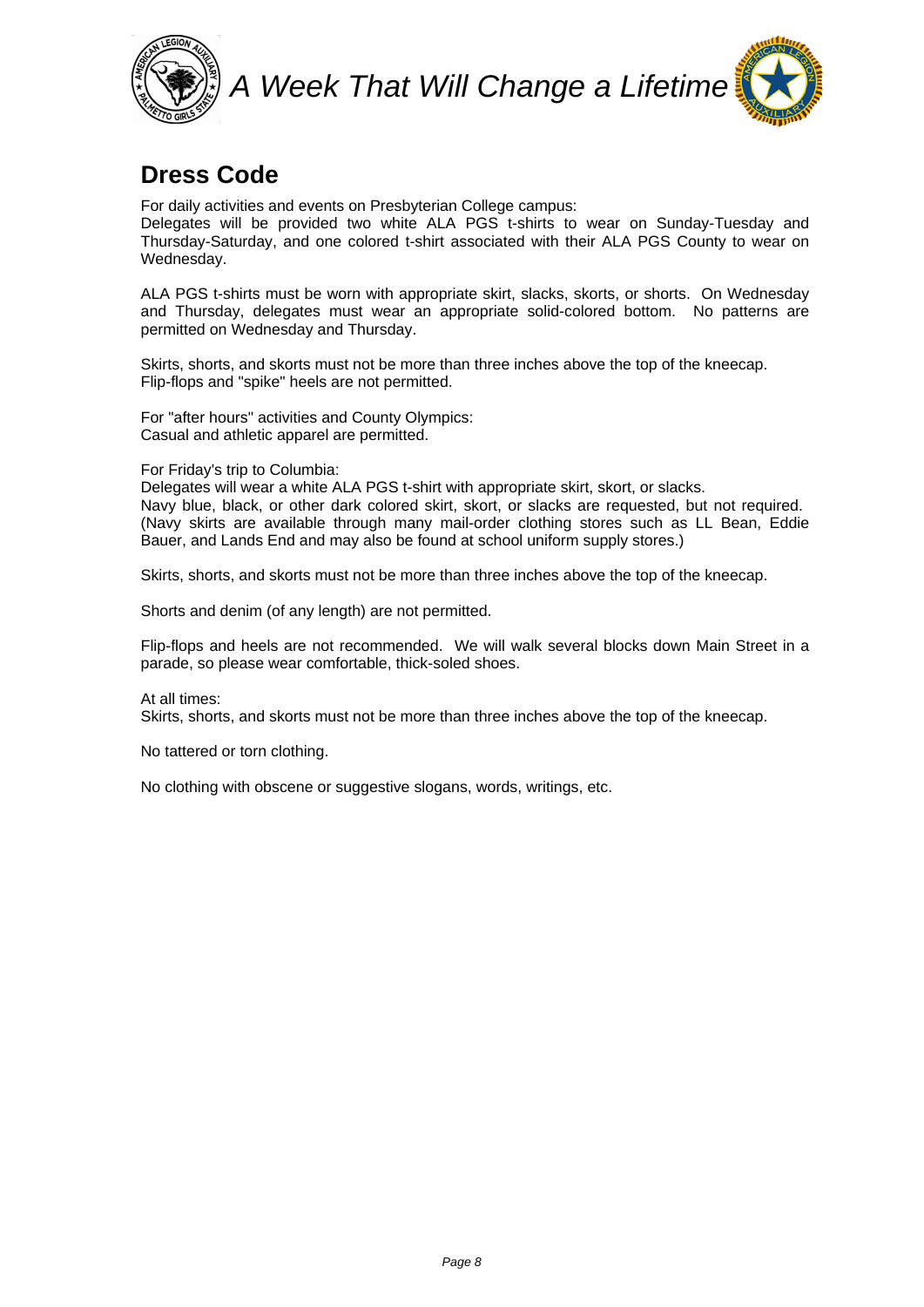

#### **Citizen Pledge**

American Legion Auxiliary Palmetto Girls State CITIZEN PLEDGE - 75th ALA PALMETTO GIRLS STATE JUNE 12-18, 2022

As a Delegate to and a Citizen of ALA Palmetto Girls State, a program sponsored by the American Legion Auxiliary, Department of South Carolina, I voluntarily make the following PLEDGE:

1. I will obey the rules of ALA Palmetto Girls State. I will show consideration and respect for all individuals participating in ALA Palmetto Girls State at all times, including staff, other delegates, and speakers. I will not use obscene, profane, threatening, or harassing language or engage in any unwanted or inappropriate conduct or any form of harassment or intimidation. I understand the terms "harassment" and "intimidation" include any verbal or physical conduct that unreasonably interferes with another's performance or creates an intimidating, offensive, or hostile environment. I will promptly report any such conduct by others to my Senior Counselor(s) and/or Administrative Staff.

2. I will be present for every portion of the ALA Palmetto Girls State session and will remain in its entirety, unless advanced permission is obtained in writing from the American Legion Auxiliary Unit that sponsored me and from the Director of ALA Palmetto Girls State.

3. I will not leave assigned areas of the Presbyterian College campus, except as the ALA Palmetto Girls State schedule allows or as may be approved by the Director of ALA Palmetto Girls State.

4. I will take a serious and conscientious interest in discharging my duties as a Delegate to and Citizen of ALA Palmetto Girls State.

5. I understand that ALA Palmetto Girls State is an Americanism program established to educate young women in the duties, privileges, rights, and responsibilities of American citizenship. I further understand that the program is a study of city, county, and state government and that the ideals of Americanism, citizenship, patriotism, and "God and Country" are featured throughout the week.

6. I understand the ALA Palmetto Girls State program continually strives to reflect a cross-section of South Carolina, and to further this goal, ALA Palmetto Girls State embraces and encourages diversity among its staff, volunteers, and delegates. I further understand ALA Palmetto Girls State aims to create an environment which promotes diversity, equity, and inclusion regardless of an individual's race, color, religion (creed), nationality, sexual orientation, gender identity or expression, socioeconomic status, location (rural, urban, or suburban) in this state, or political views and beliefs.

7. I understand ALA Palmetto Girls State will not tolerate any forms of intentional discrimination and will address any bias incidents reports. A bias incident is defined as the use of any disparaging or offensive remarks, including slurs, epithets, or stereotypes about race, color, disability, nationality, sexual orientation, gender identity or expression, or religion (creed) and the display or use of any offensive or intimidating imagery or symbols. I further understand that upon receiving a bias incident report, ALA Palmetto Girls State will immediately take steps to reaffirm its nondiscrimination policy and provide a resolution, which may include mediation, education, and/or removal of an individual from the ALA Palmetto Girls State program.

8. I understand ALA Palmetto Girls State recognizes and supports delegates' rights to freedom of speech, expression, and association, including the use of online social networks. However, I further understand that participation in the ALA Palmetto Girls State program is a privilege, not a right, and I represent the American Legion Auxiliary and am expected to portray myself, my school, and the Auxiliary in a positive manner. I therefore agree that any online postings relating to ALA Palmetto Girls State will be consistent with federal and state laws and further agree to the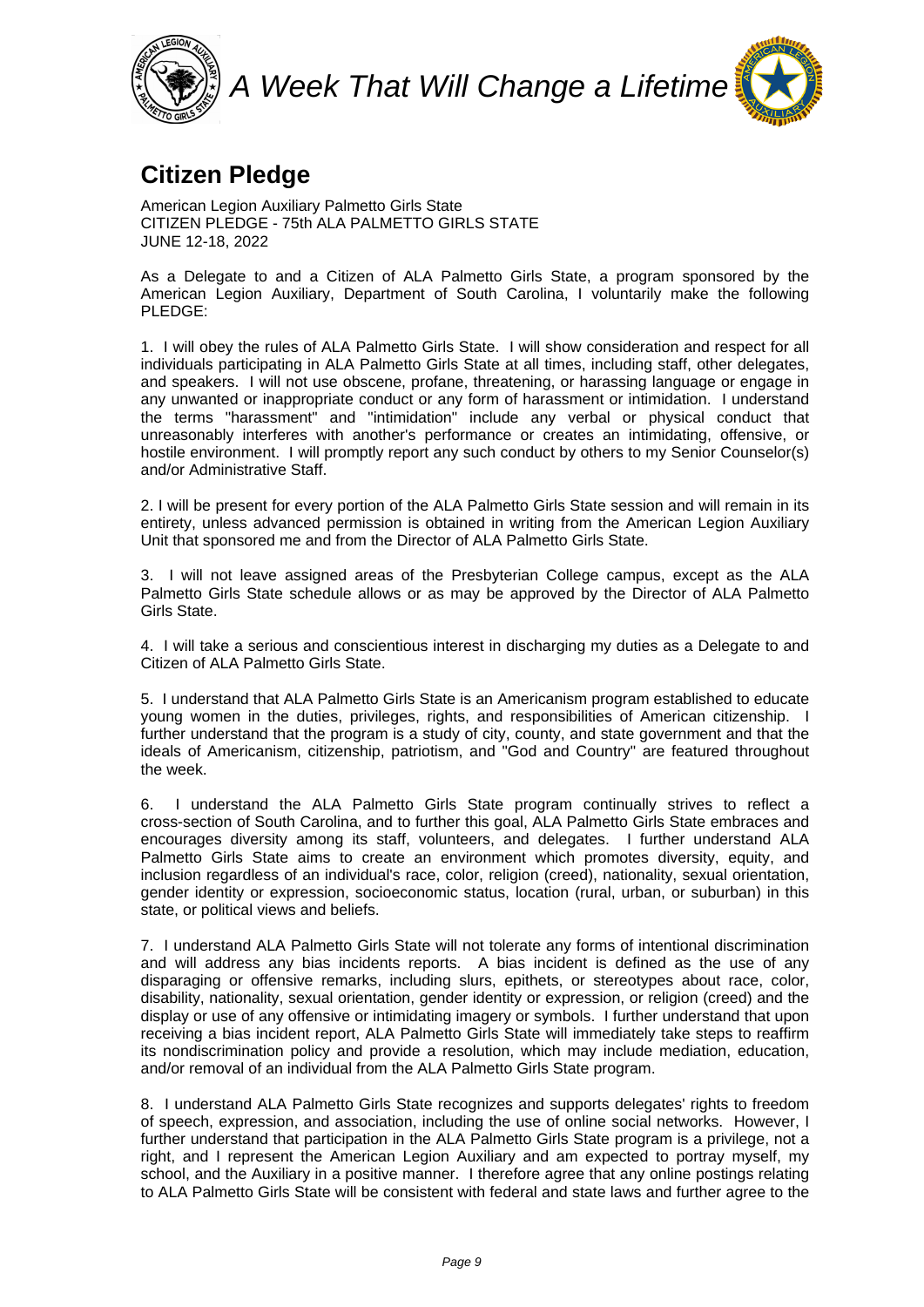



following:

 A. I understand everything I post online is public information. I cannot control any text, photo, or video once it is posted online, even if I limit access to my post(s). I understand information (including pictures, videos, comments, and posts) may be accessible even after I remove it.

 B. I understand ALA Palmetto Girls State will not tolerate disrespectful comments and behavior posted on social media, including derogatory or defamatory language, images, or videos, or comments that create a danger to the safety of another person or that constitute a credible threat of physical or emotional injury to another person.

 C. I understand ALA Palmetto Girls State reserves the right to have staff members review and/or monitor delegates' social networking sites and postings regarding the ALA Palmetto Girls State program. I further understand any violation of law or of ALA Palmetto Girls State's guidelines is subject to investigation and possible removal from the ALA Palmetto Girls State program and/or referral to appropriate law enforcement agencies.

9. If elected to office, I will serve to the best of my ability and participate in the activities designed for my office.

10. Upon returning home and if requested by the American Legion Auxiliary Unit which sponsored me, I will make a formal report (written or oral) of my impressions and experiences at ALA Palmetto Girls State.

11. I will live in residence as a Citizen of ALA Palmetto Girls State.

12. I will return to my high school for at least one semester of my senior year.

13. I am not a member of, nor do I subscribe to the principles of, any group opposed to democracy or to the forms of government of the United State of America and the State of South Carolina.

14. I will not use the ALA Palmetto Girls State name in any commercial or promotional activity.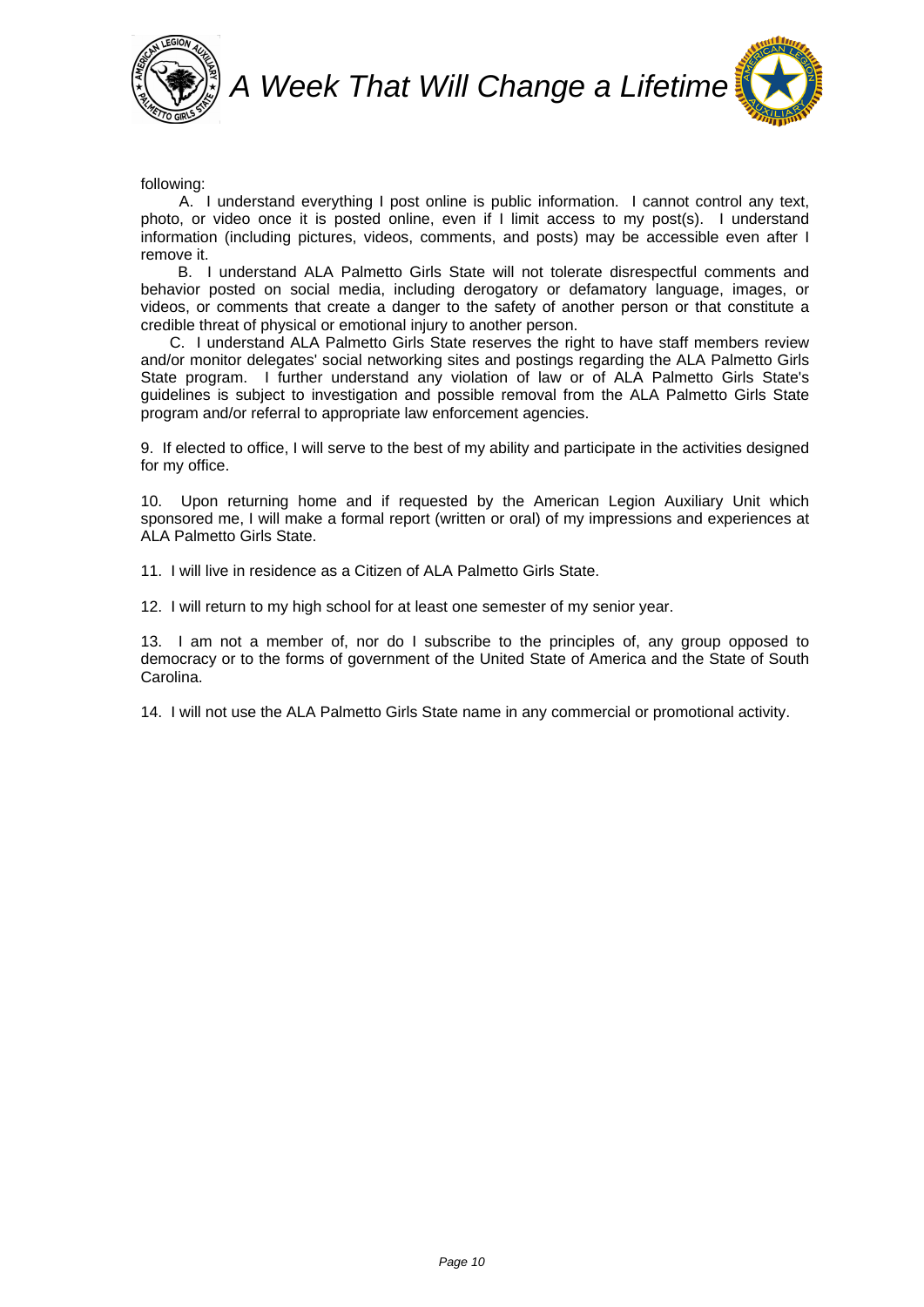



### **Non-Discrimination Policy**

The ALA Palmetto Girls State program continually strives to reflect a cross-section of South Carolina. To further this goal, ALA PGS embraces and encourages diversity among its staff, volunteers, and delegates. ALA PGS aims to create an environment which promotes diversity, equity, and inclusion regardless of an individual's race, color, religion (creed), nationality, socioeconomic status, location (rural, urban, or suburban) in this state, or political views and beliefs.

ALA PGS affirmatively and emphatically states that it will not tolerate any forms of discrimination and will address any bias incidents reports. A bias incident is defined as the use of any disparaging or offensive remarks, including slurs, epithets, or stereotypes about race, color, disability, nationality, religion, or creed and the display or use of any offensive or intimidating imagery or symbols. Upon receiving a bias incident report, ALA PGS will immediately take steps to reaffirm this policy and provide a resolution that may include mediation, education, and/or the removal of an individual.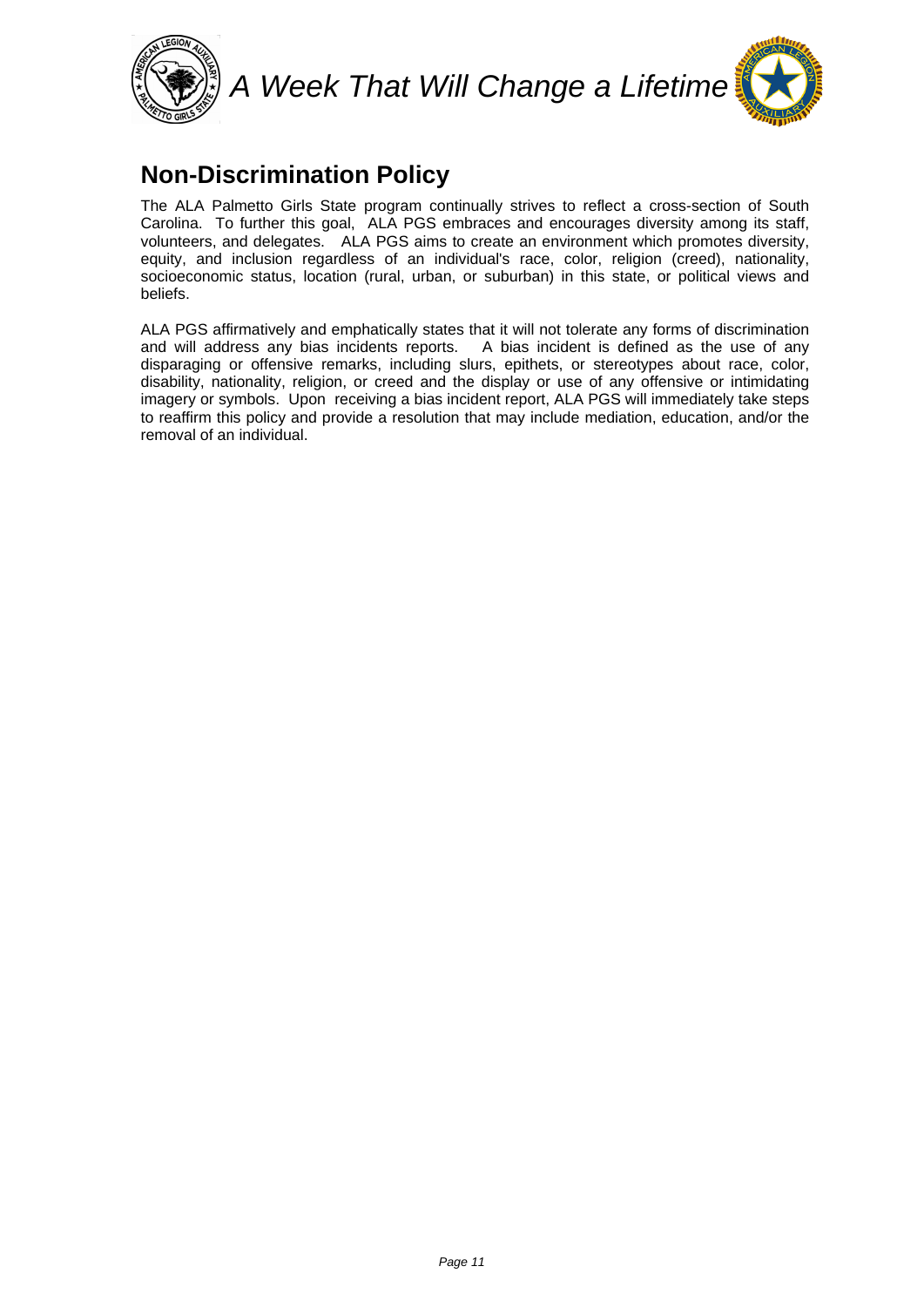

#### **Samsung Scholarship Information**

While ALA Palmetto Girls State is not a scholarship program, there are scholarship opportunities available to delegates who attend and complete ALA Palmetto Girls State.

The Samsung American Legion Scholarship was created in 1996 from an endowment by the Samsung Corporation. This endowment was made in appreciation of U.S. veterans who came to aid South Korea during the struggle against communist forces in the Korean War. The endowment resulted in a scholarship program, which is administered by The American Legion, to benefit direct descendants of U.S. veterans. Every Girls State and Boys State program selects one finalists from among its participants. State finalists move to the national level of competition for the opportunity for a \$10,000 scholarship. Additional information may be found on The American Legion website at www.legion.org/scholarships/samsung. (The application is found at the bottom of the page after the information and requirements.)

\*\*The application is a lengthy process and ample time will need to be devoted to completing the application. There are multiple documents and signatures needed. All applications are due by the end of the first day (11:59 pm on Sunday, June 12, 2022) in order to be considered. \*\*